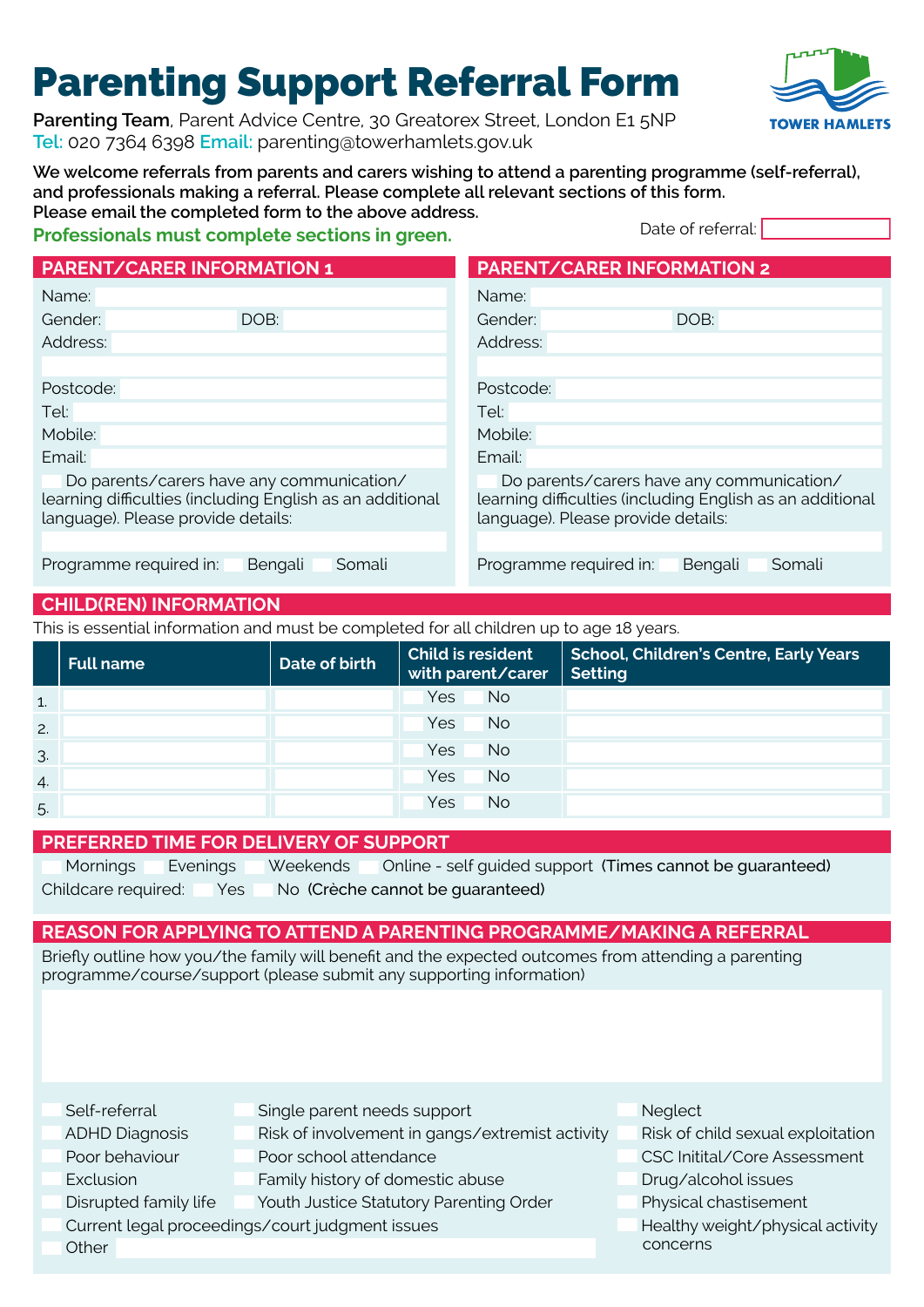| <b>LEVEL OF NEED</b>                                                                                                                                                                                                                                                                                  |
|-------------------------------------------------------------------------------------------------------------------------------------------------------------------------------------------------------------------------------------------------------------------------------------------------------|
| Family have an Early Help Assessment?<br>Don't know<br>No.<br>Yes                                                                                                                                                                                                                                     |
| Family have a Child In Need (CIN) plan?<br><b>No</b><br>Yes                                                                                                                                                                                                                                           |
| Family have a Child Protection (CP) plan?<br><b>Yes</b><br><b>No</b>                                                                                                                                                                                                                                  |
| Family have a named Social Worker/Lead Professional for your family?<br><b>No</b><br>Yes:                                                                                                                                                                                                             |
| Please provide name if known:                                                                                                                                                                                                                                                                         |
| Email:<br>Tel:                                                                                                                                                                                                                                                                                        |
| <b>PARENT/CARER CONSENT - READ CAREFULLY AND SIGN</b>                                                                                                                                                                                                                                                 |
| We give free, impartial advice. The information you have given us today will be treated confidentially. If you<br>would like to withdraw your permission at any time, please contact our office.                                                                                                      |
| In order to help you or your child, we may need to contact other professionals such as schools and local<br>authority services. Confidentiality discussed<br><b>Yes</b><br><b>No</b><br>Do you give permission for us to contact these professionals? Permission to contact<br>School<br>Professional |
|                                                                                                                                                                                                                                                                                                       |
| Are there any exceptions? Yes<br>No If yes, which<br>The only exception to maintaining confidentiality will be if we believe there is a risk to a child or others.                                                                                                                                    |
| Date:<br>Signed:                                                                                                                                                                                                                                                                                      |
| Verbal consent obtained:<br>No Date:<br>Yes                                                                                                                                                                                                                                                           |
| Your information will be held on our secure database for up to five years.                                                                                                                                                                                                                            |
| PLEASE COMPLETE IF YOU ARE FROM A TEAM/SERVICE/AGENCY MAKING A REFERRAL                                                                                                                                                                                                                               |
| Name of team/service/agency:                                                                                                                                                                                                                                                                          |
| Referrer's name:<br>Role:                                                                                                                                                                                                                                                                             |
|                                                                                                                                                                                                                                                                                                       |
|                                                                                                                                                                                                                                                                                                       |
| Address:<br>Postcode:                                                                                                                                                                                                                                                                                 |
| Tel:<br>Email:                                                                                                                                                                                                                                                                                        |
|                                                                                                                                                                                                                                                                                                       |
| <b>CONSENT FROM PARENT/CARER</b>                                                                                                                                                                                                                                                                      |
| Have you obtained consent from the parent/carer to make this referral?                                                                                                                                                                                                                                |
| Yes Consent to share information was obtained as part of our original assessment                                                                                                                                                                                                                      |
| Parent/carer gave their information for me to make this referral on their behalf<br>Yes                                                                                                                                                                                                               |
| The parent/carer is aware of the required commitment to a parenting programme<br>Yes                                                                                                                                                                                                                  |
| The referral is being made as part of an LBTH Children's Social Care assessment<br><b>No</b>                                                                                                                                                                                                          |
| The referral is being made as part of a YOT statutory parenting order<br><b>No</b>                                                                                                                                                                                                                    |
| If you have not obtained consent for any reason other than the two stated above, you should not proceed with<br>this referral until consent to do so is obtained.                                                                                                                                     |
| <b>OTHER INFORMATION</b>                                                                                                                                                                                                                                                                              |
| As the referrer, please record your plan for ongoing support and on completion of the programme / course for<br>this family                                                                                                                                                                           |
|                                                                                                                                                                                                                                                                                                       |
|                                                                                                                                                                                                                                                                                                       |
|                                                                                                                                                                                                                                                                                                       |
|                                                                                                                                                                                                                                                                                                       |
|                                                                                                                                                                                                                                                                                                       |
|                                                                                                                                                                                                                                                                                                       |
| This must be agreed and confirmed before the course starts                                                                                                                                                                                                                                            |

| ARE OTHER AGENCIES INVOLVED WITH THE FAMILY? |
|----------------------------------------------|
|----------------------------------------------|

Yes No

If Yes, please state agency:

Tel: Email: Email: Email: Email: Email: Email: Email: Email: Email: Email: Email: Email: Email: Email: Email: Email: Email: Email: Email: Email: Email: Email: Email: Email: Email: Email: Email: Email: Email: Email: Email: